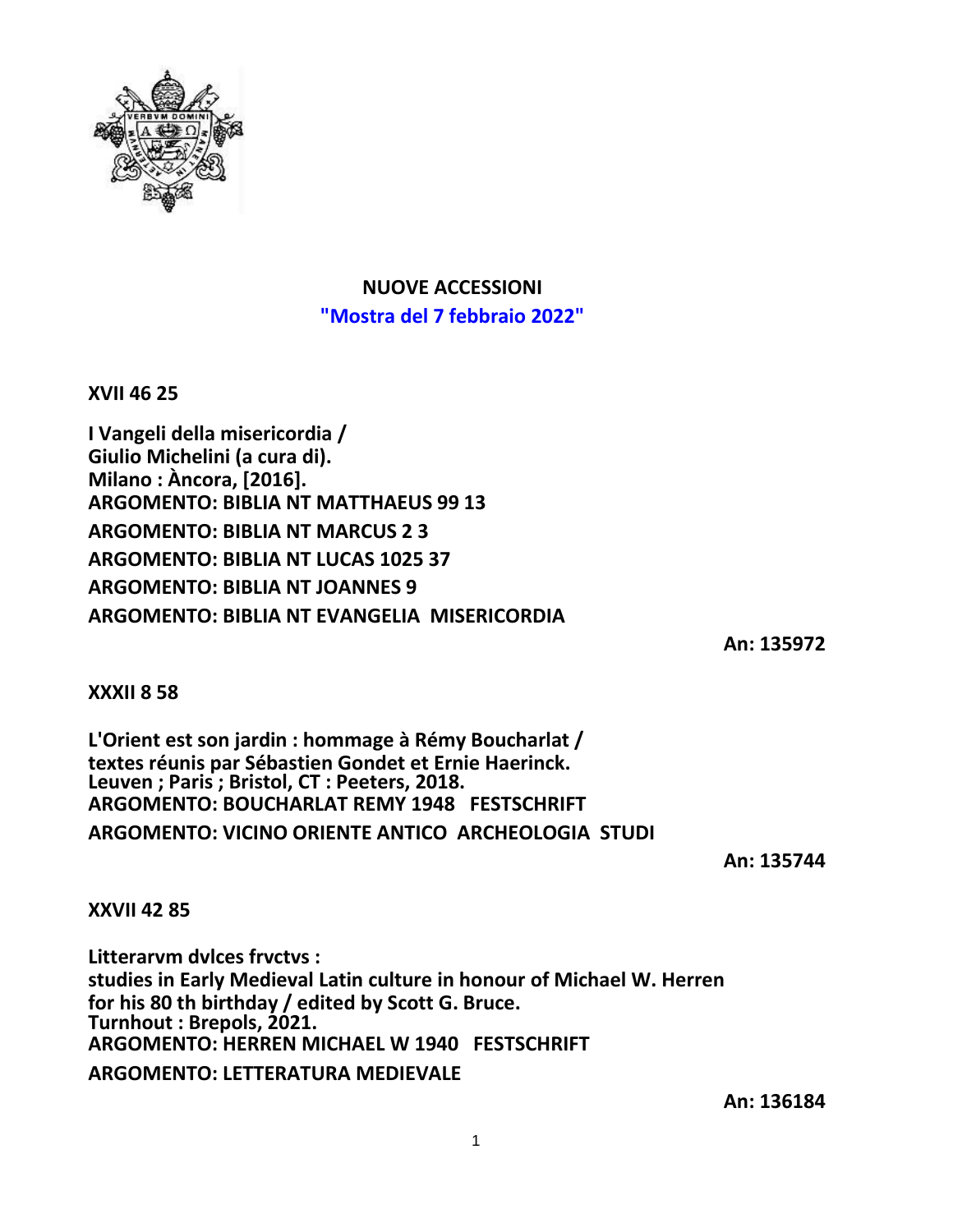**VIII 162 F 1**

**Nuovo Testamento : una lettura ebraica. Vangeli e Atti degli Apostoli / traduzione e commento di Marco Cassuto Morselli, Gabriella Maestri. Roma : Castelvecchi, 2021. ARGOMENTO: BIBLIA NT COMMENTI ITALIANO ARGOMENTO: BIBLIA NT GIUDAISMO ARGOMENTO: BIBLIA NT ACTUS APOSTOLORUM COMMENTI ITALIANO ARGOMENTO: BIBLIA NT EVANGELIA COMMENTI ITALIANO**

**An: 135986**

## **IUD XV C 185**

**Social history of the Jews in Antiquity : studies in dialogue with Albert Baumgarten / edited by Michal Bar-Asher Siegal and Jonathan Ben-Dov. Tübingen : Mohr Siebeck, [2021]. ARGOMENTO: BAUMGARTEN ALBERT I 1942 ARGOMENTO: EBREI GRECI ARGOMENTO: EBREI ROMA STORIA ARGOMENTO: EBREI SOCIOLOGIA ARGOMENTO: EBREI STORIA STORIOGRAFIA**

**An: 135493**

**VII 3 37**

**The Oxford handbook of the Apocrypha / edited by Gerbern S. Oegema. Oxford : Oxford University Press, [2021]. ARGOMENTO: APOCRYPHA INTRODUZIONE INGLESE ARGOMENTO: APOCRYPHA STUDI**

**An: 136177**

**XII 32 40**

**Bauer, David R., 1954-. The Gospel of the son of God : an introduction to Matthew / David R. Bauer. Downers Grove, Illinois : IVP Academic, an imprint of InterVarsity Press, [2019]. ARGOMENTO: GESU CRISTO CRISTOLOGIA ARGOMENTO: BIBLIA NT MATTHAEUS INTRODUZIONE INGLESE**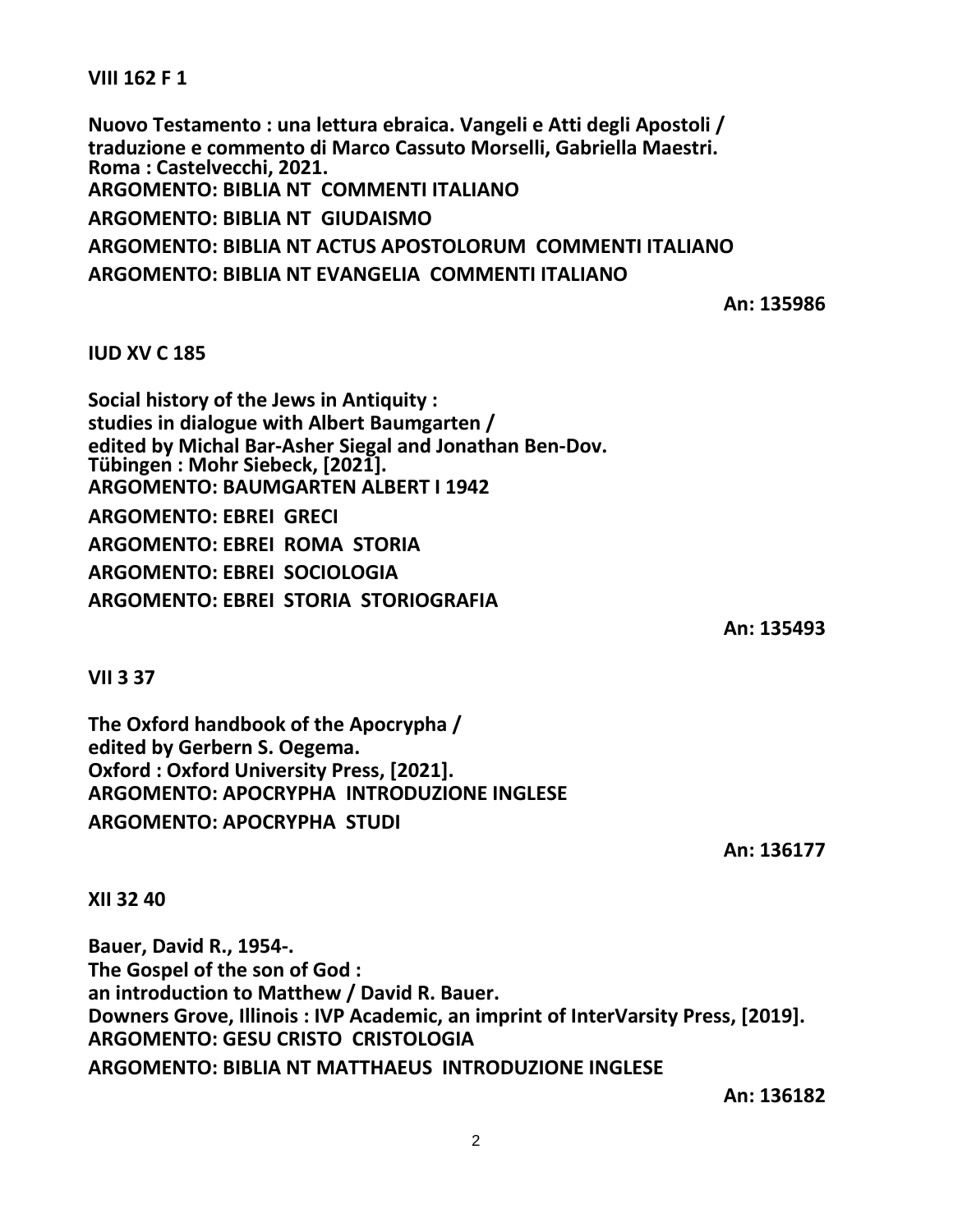**XV 24 A 44**

**Borghi, Anna Maria, suora. Il vanto nella Lettera ai Romani : un profilo dell'identità credente / Anna Maria Borghi. Milano : Edizioni Glossa, 2021. ARGOMENTO: IDENTITA RELIGIOSA ARGOMENTO: BIBLIA NT AD ROMANOS INTERPRETAZIONE ITALIANO**

**An: 136118**

**V 87 37**

**Croy, Casey K. Sequencing the Hebrew Bible : the order of the books / Casey K. Croy. Sheffield, England : Sheffield Phoenix Press, 2021. ARGOMENTO: BIBLIA VT CRITICA TESTUALE INTERPRETAZIONE INGLESE ARGOMENTO: BIBLIA VT CANONE**

**An: 136065**

**IV 511 596**

**Gregorius Nyssenus, santo, circa 331-circa 394. Homélies sur le Notre Père / Grégoire de Nysse ; texte, introduction et notes Christian Boudignon et Matthieu Cassin ; traduction Josette Seguin, Christian Boudignon et Matthieu Cassin. Paris : Les Éditions du Cerf, 2018. ARGOMENTO:**

**An: 135524**

**V 71 A 196**

**Heath, John, 1955-. The Bible, Homer, and the search for meaning in ancient myths : why we would be better off with Homer's gods / John Heath. London ; New York : Routledge, 2020. ARGOMENTO: HOMERUS VIII SEC AC ARGOMENTO: BIBLIA MITOLOGIA ARGOMENTO: GRECIA ANTICA LETTERATURA BIBLIA**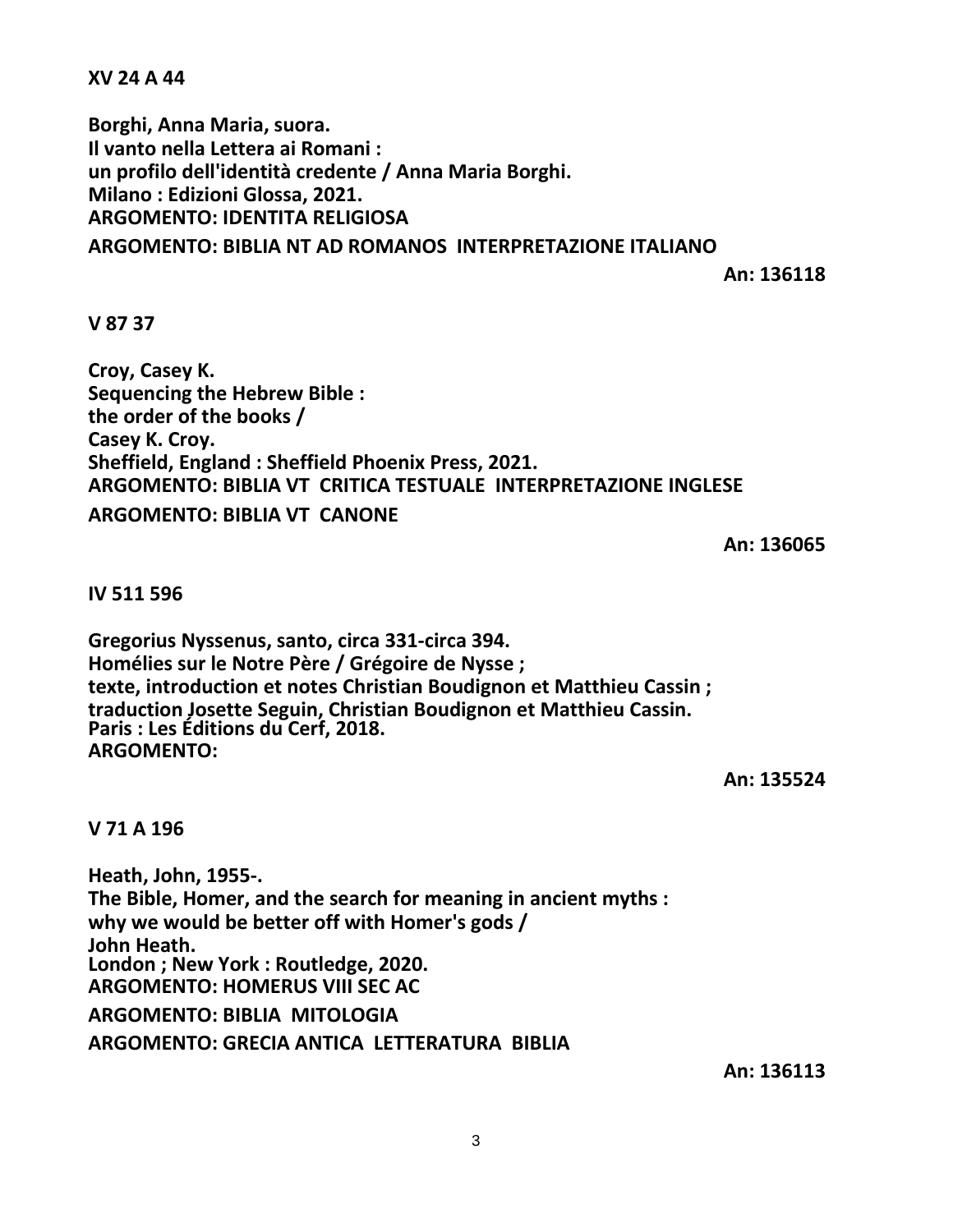**A.P. 29 467**

**Hofius, Otfried Friedrich, 1937-. Exegetische und theologische Studien / Otfried Hofius. Tubingen : Mohr Siebeck, [2021]. ARGOMENTO: BIBLIA NT EVANGELIA ESEGESI ARGOMENTO: BIBLIA NT EVANGELIA TEOLOGIA ARGOMENTO: BIBLIA NT PAULI EPISTOLAE ESEGESI ARGOMENTO: BIBLIA NT PAULI EPISTOLAE TEOLOGIA INTERPRETAZIONE TEDESCO**

**An: 135942**

**IV 511 595**

**Joannes Chrysostomus, santo, circa 344-407. Panégyriques de martyrs / Jean Chrysostome ; introduction, texte critique, traduction et notes par Nathalie Rambault ; avec la collaboration de Pauline Allen. Paris : Les Éditions du Cerf, 2018-. ARGOMENTO:**

**An: 135543**

**XXVIII 42 R 14.8**

**La filiación en los inicios de la reflexión cristiana (15 :, 2017 : Madrid). Filiación VIII : cultura pagana, religión de Israel, orígenes del Cristianismo : actas de las XV y XVI Jornadas de estudio «La filiación en los inicios de la reflexión cris tiana», Facultad de Literatura Cristiana y Clásica San Justino, UESD, Madrid, 13 y 14 d e noviembre de 2017, 12 y 13 de noviembre de 2018 / Andrés Sáez Gutiérrez, Luis Flamenco García, Raquel Oliva Martínez (editores). Madrid : Editorial Trotta : Fundación San Justino, [2020]. ARGOMENTO: ISRAELE ANTICO RELIGIONE**

**ARGOMENTO: CRISTIANESIMO ORIGINI STUDI**

**ARGOMENTO: PAGANESIMO**

**An: 136115**

**A.P. 29 A 558**

**Longarino, Joseph, 1987-. Pauline theology and the problem of death / Joseph Longarino. Tübingen : Mohr Siebeck, [2021]. ARGOMENTO: PAOLO APOSTOLO TEOLOGIA ARGOMENTO: PAOLO APOSTOLO MORTE**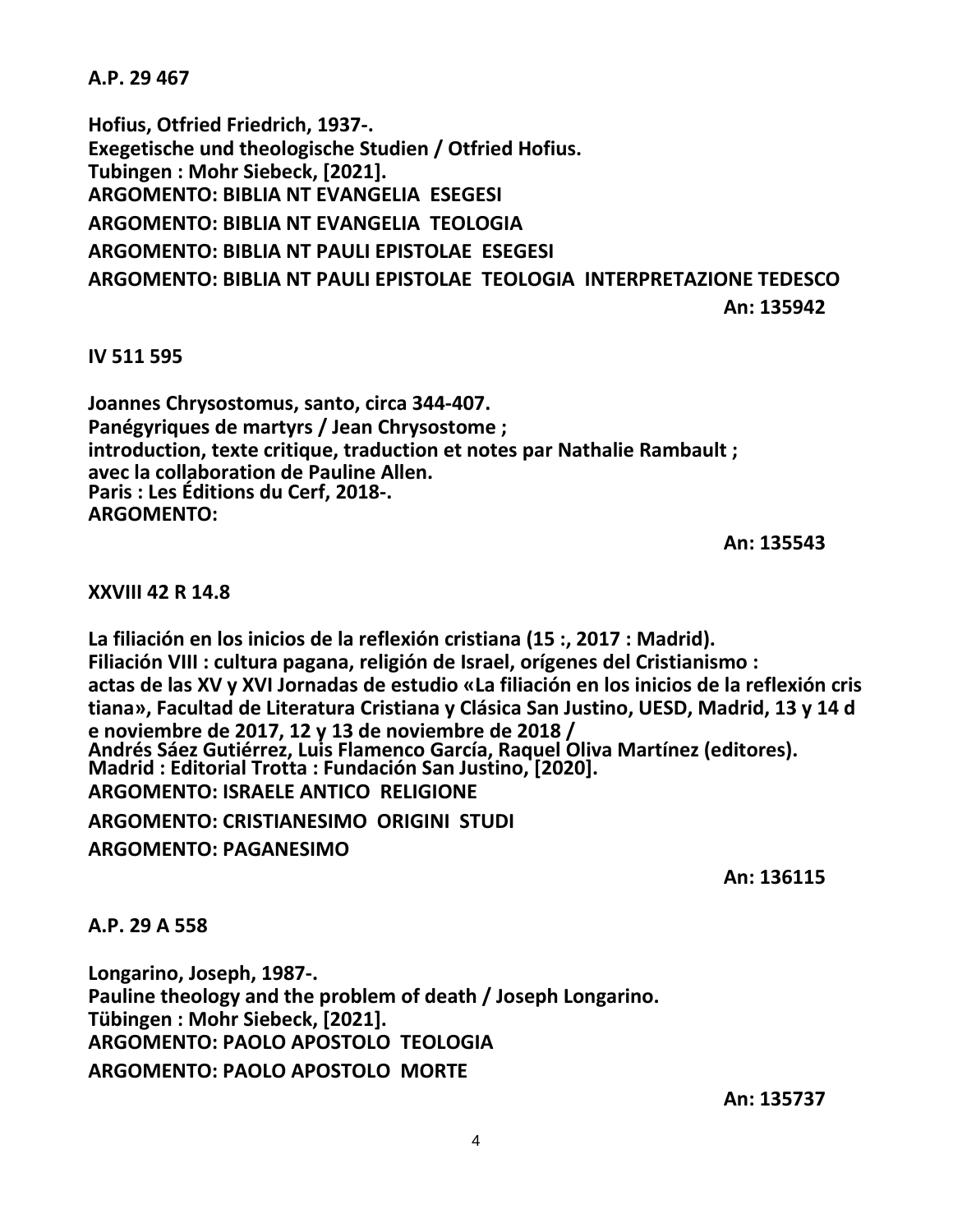**VIII 66 B 9.1**

**Moo, Douglas J., 1950-. The Letter to the Romans / Douglas J. Moo. Grand Rapids, Michigan : William B. Eerdmans Publishing Company, [2018]. ARGOMENTO: BIBLIA NT AD ROMANOS COMMENTI INGLESE**

**An: 136053**

**M.C. L 24 232 M.C. L 24 232 DOPPI**

**Pagani, Isacco, sacerdote, 1981-. «Si compia la Scrittura» : i rimandi al compimento della Scrittura pronunciati da Gesù in Gv 13-17 / Isacco Pagani. Roma : G&BPress – Pontificia Università Gregoriana, Pontificio Istituto Biblico, 2021. ARGOMENTO: BIBLIA NT JOANNES 13 17**

**ARGOMENTO: BIBLIA NT JOANNES INTERPRETAZIONE ITALIANO**

**An: 135951**

**M.C. C 33 B 149**

**Seitz, Christopher R., 1954-. Essays on prophecy and canon : the rise of a new model for interpretation / Christopher R. Seitz. Tübingen : Mohr Siebeck, [2021]. ARGOMENTO: BIBLIA VT ISAIAS INTERPRETAZIONE INGLESE ARGOMENTO: BIBLIA VT PROPHETAE MINORES INTERPRETAZIONE INGLESE ARGOMENTO: BIBLIA VT PROFETISMO**